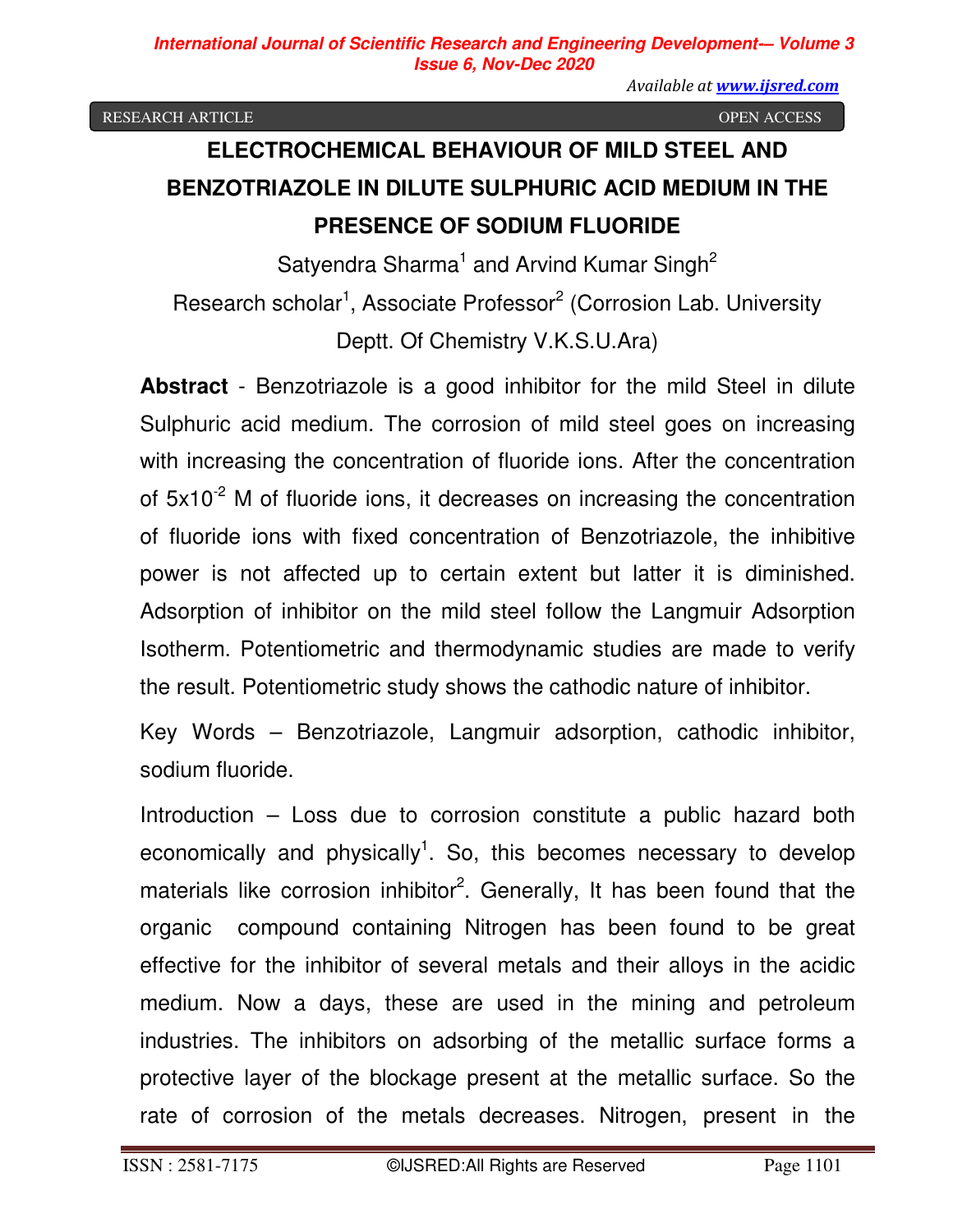*Available at www.ijsred.com*

structure of the organic inhibitor has significant importance as they provide excellent inhibition properties due to their molecular structure<sup>3to15</sup>.

The aim of this work is to envisage the performance of BTA as corrosion inhibitor in the presence of Fluoride ion for mild steel in the sulphuric acid medium. The inhibition property of BTA in acid medium for copper and brass

has been studied in the corrosion lab. present in the University Deptt. of Chemistry V. K.S.U. Ara by Singh and et  $al^{16}$  to  $17$ . But, a better result has been obtained for the mild steel in different environmental conditions of the solution. The effect of temperature, on corrosion rate has been found very effective. The synergistic effect of Fluoride ions with BTA has also been studied<sup>18 to 20</sup>.

**Experimental Essay** – 99.9% pure NaF, made in Germany. 1,2,3- Benzotriazole of synthetic grade manufactured by LOBA CHEMIE Indo. Australian CO Bombay India as inhibitor. Mild steel used for the study was size 2 inch x 1 inch (Surface area 4 Sq inch)

Mild steel having percentage of Fe = 99.746, Mn = 0.1,  $C = 0.058$ , Al = 0.033, Cr

 $= 0.008$ , Cl = 0.010, Cu = 0.004, Mo = 0.002 and Ni = 0.0029 was used for panel of mild steel, concentration of Acid was of PH = 3.0, 3.5 and 4.0.

# **Experiment**

Weight Loss method - The Specimens were immersed in the Sulphuric acid of different concentrations of PH = 3.0, 3.5 and 4.0 in presence and in the absence of inhibitor. one specimen was suspended in each breaker containing 230 ml of the test Solution at room temperature for 6 h and 18 h respectively. After the immersion surface of the specimen was cleaned with distilled water and also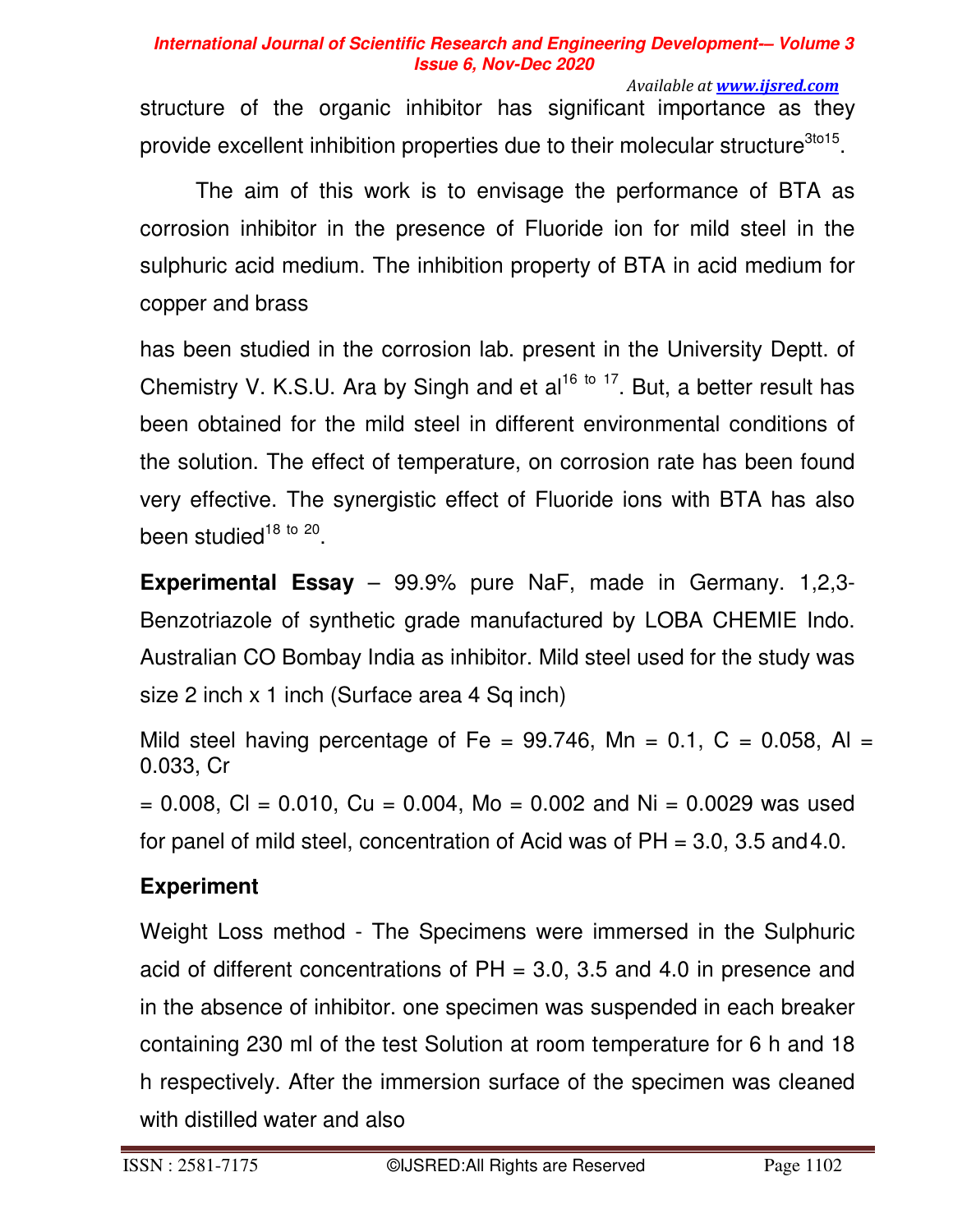*Available at www.ijsred.com*

ringed with acetone. The specimen was again weighed to calculate inhibition by the use of following formulae

$$
Pi = 100^{\frac{\square 1 - \square 2}{\square 2}}
$$

Where,  $w_1$  = corrosion rate in the absence of

inhibitor  $w_2$  = corrosion rate in the presence of

inhibitor

The different sets of experiment were performed and weight loss data for each set was calculated.

To study the effect of temperature on corrosion rate, the specimens were immersed in 230 ml of concentrations PH = 3.0 with Benzoriazole as inhibitor of different concentrations. The rate of corrosion was also measured at different temperature  $30^0$ ,  $40^0$ ,  $50^0$  and  $60^0$ c. To study the temperature, thermostat was used. From the weight loss measurement; inhibition efficiency, energy of activation and heat of adsorption were calculated.

**Polarization Study** -To study the polarization, metal specimens were exposed to the solutions, mild steel was as working electrode ,saturated calomel electrode was used as reference electrode and was placed in 230 ml of corrosion media. After that, current was supplied externally from computerized polarization instrument ,potential different was measured by potentiostat . The study was made with and without inhibitors and the synergistic effect of fluoride ions.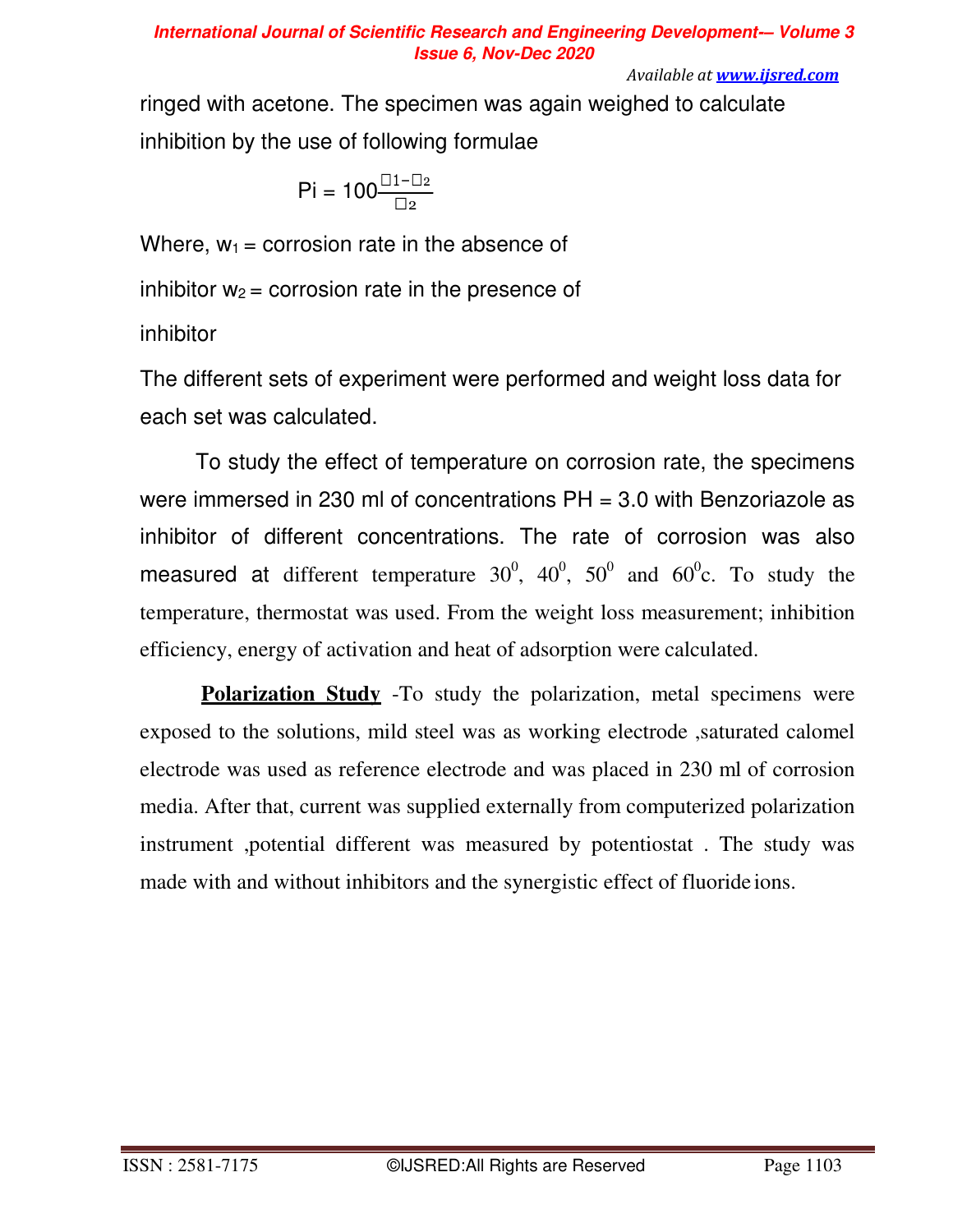*Available at www.ijsred.com*

Result and Discussion –From the table 1.0 and figure 1.0, on increasing the concentration of BTA, percentage inhibition rate increases up to concentration of BTA 1.0  $\times$  10-<sup>3</sup> M, but after addition of more BTA there is no remarkable change takes place in the efficiency of inhibitor. It is due to the fact that on increasing the concentration of BTA the more and more metal gets covered with inhibitor till the whole metal surface gets covered. After that there will be no change in the Inhibition efficiency.

At higher value of PH for the same concentration of BTA (1.0 x 10- <sup>3</sup>M) shows relatively high efficiency due to the formation of Benzotriazolium ions with BTA, which are adsorbed on the metal surface (Table 02 and figure02).

In the present study, with rise of temperature from  $30^0$  to  $50^0$  c, the rate of corrosion increases for the  $PH = 3.0$ , and then is decreased. It is due to the fact that the depolarization of oxygen takes place with corrosion of mild steel on increasing the temperature but at higher temperature, dissolved Oxygen becomes lees and so the depolarization of Oxygen reaction becomes slow and rate of corrosion decreases (Table03).

 $\overline{1}$ The plot of temperature -1  $\mathcal{L}_{\Box}$ )-and log corrosion rate is found linear in accordance with the equation (1)

$$
\log k = + B
$$
-----(1)

Where A and B are constant and K is corrosion rate.

0n increasing the temperature, effect of inhibitor is adverse. This may be due to desorption of adsorbed Inhibitor at higher temperature, at  $PH = 3.0$ for 3 Hrs from table (04).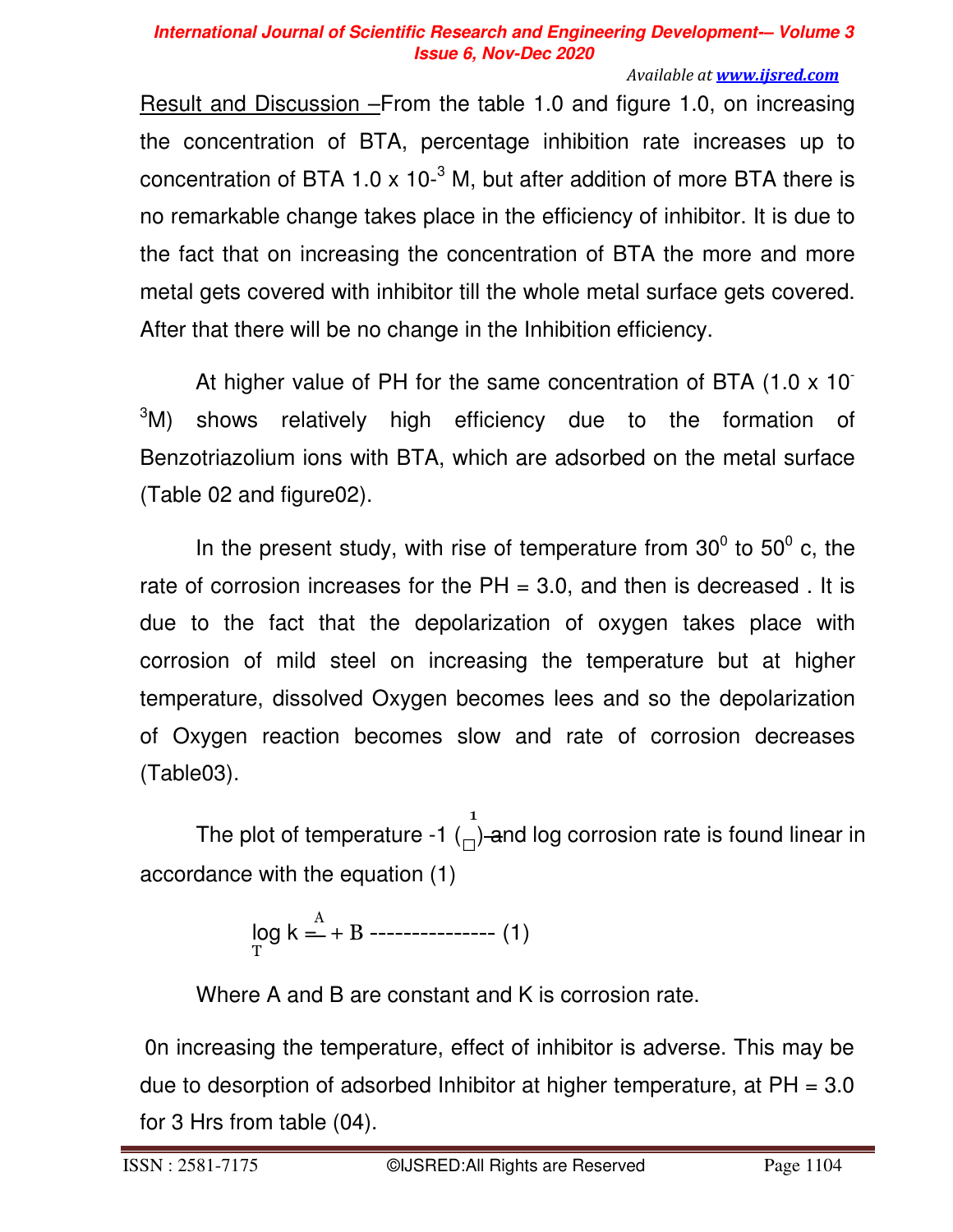*Available at www.ijsred.com*

In our study, the rate of corrosion of mild steel goes on increasing with increase in the concentration of fluoride ions but after the concentration of fluoride ion of concentration  $5.0 \times 10^{-2}$  M, It decreases. This is due to the fact that at higher concentration, It has been adsorbed strongly but desorption may not be taking place after hydrolysis. This has been observed from the table(05).

The heat of activation is calculated of from the slope on the plot of log corrosion rate and  $T$  .In the absence of the inhibitor, the reaction is fast and

therefore, energy of activation is lower. The energy of activation for different concentration of fluoride ions, energy of activation increases on increasing the concentration of fluoride ions as from table (06 to 08)and( figure 03) for fixed  $PH = 3$  of the solution.

When increasing the concentration of fluoride ions with the fixed Concentration of BTA, the inhibitions power is in effective up to certain extent but later on It is diminished (Table 09 ) . The reason behind, it may be hydrolysis of compound which is formed during the reaction, the hydrolyzed product goes into the solution rather than being adsorbed at the surface of the metal

The Potential-time Study in the Solution in the absence of inhibitor and in the presence of to inhibitor was carried cut on the constant ( $pH =$ 3.0). Initially, in the absence of inhibitor, the corrosion potential was - 182 mV. It has been found by the experiment that the change in potential with respect to time, potential increases up to 25 minutes then it rises in the direction of negative potential value and after 40 minutes it becomes more negative. In one hour, the potential of the mild Steel in absence of inhibitor it becomes -187 mV and after 2 hours it again came down to -177

mV, after three hours, It becomes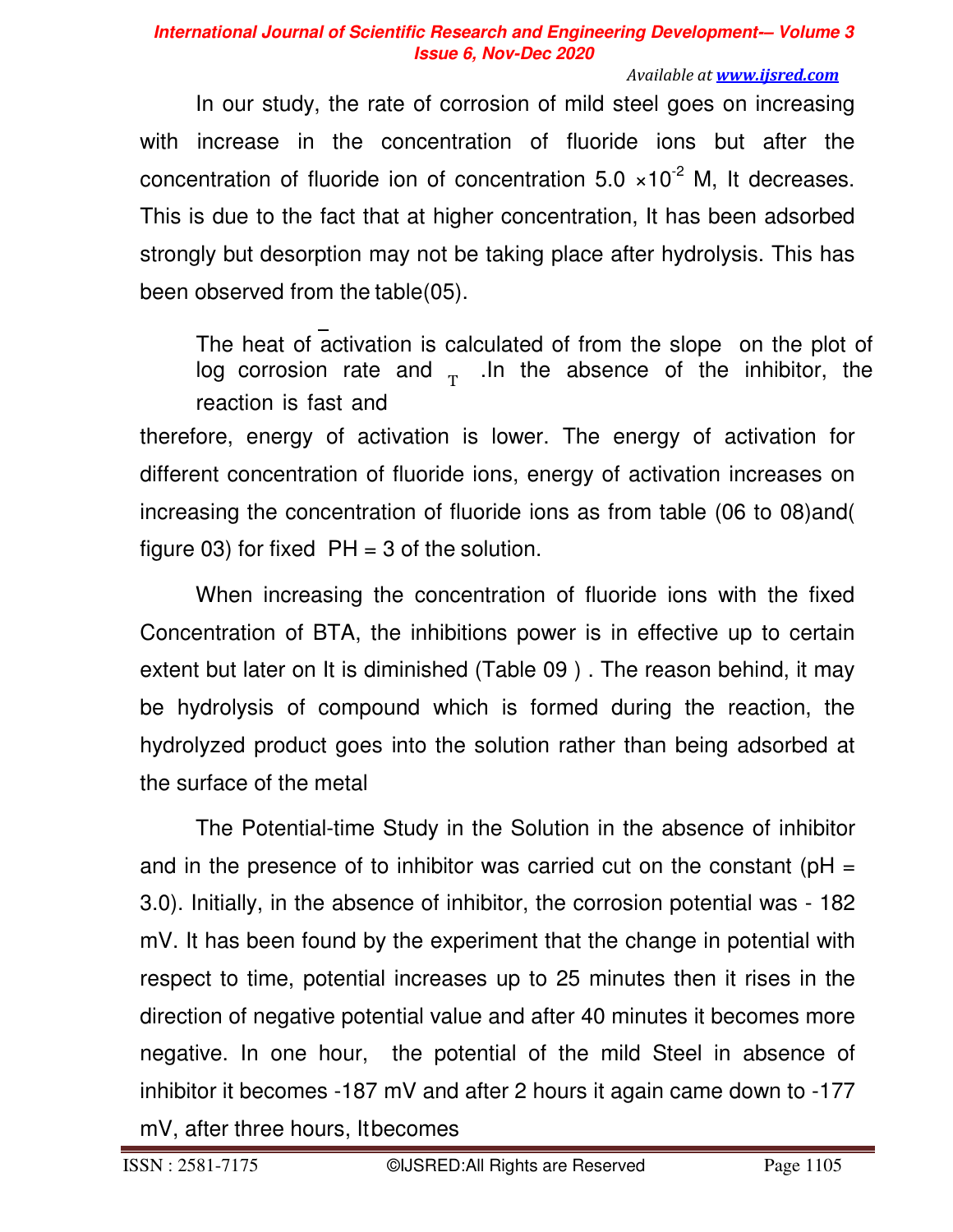*Available at www.ijsred.com*

- 172 mV then It becomes constant. After the addition of BTA of concentration (  $1.0 \times 10^{-4}$  M) the potential becomes -014mV but in one hour it becomes - 128 mV and again it comes down to – 122 mV after the 15 minutes. but after one hour, it became more active and potential becomes -13 4 mV, and in another 1 hour there is not appreciable change in the potential takes place and almost constant. It has been found the effect of fluoride on corrosion rate and after the addition of BTA at zero time the potential was found -018 mV, when only fluoride was added then after one hour the potential was observed - 097mV but after in another one hour, It did not attain the active range and it was only – 109 mV and final hour, increase in potential towards active region was found much less and it was observed -119 mV. It shows the increase in time, potential accelerates slowly. After the addition of fluoride with Benzotriazole, the potential at zero time was found to 012 mV and then it became nobler. After one hour it was found 031 mV and after two hours, It became 033 mV and in three hours 033 mV, thus It became more passive and the rate of corrosion will be stopped to the extent as shown in the figure(04).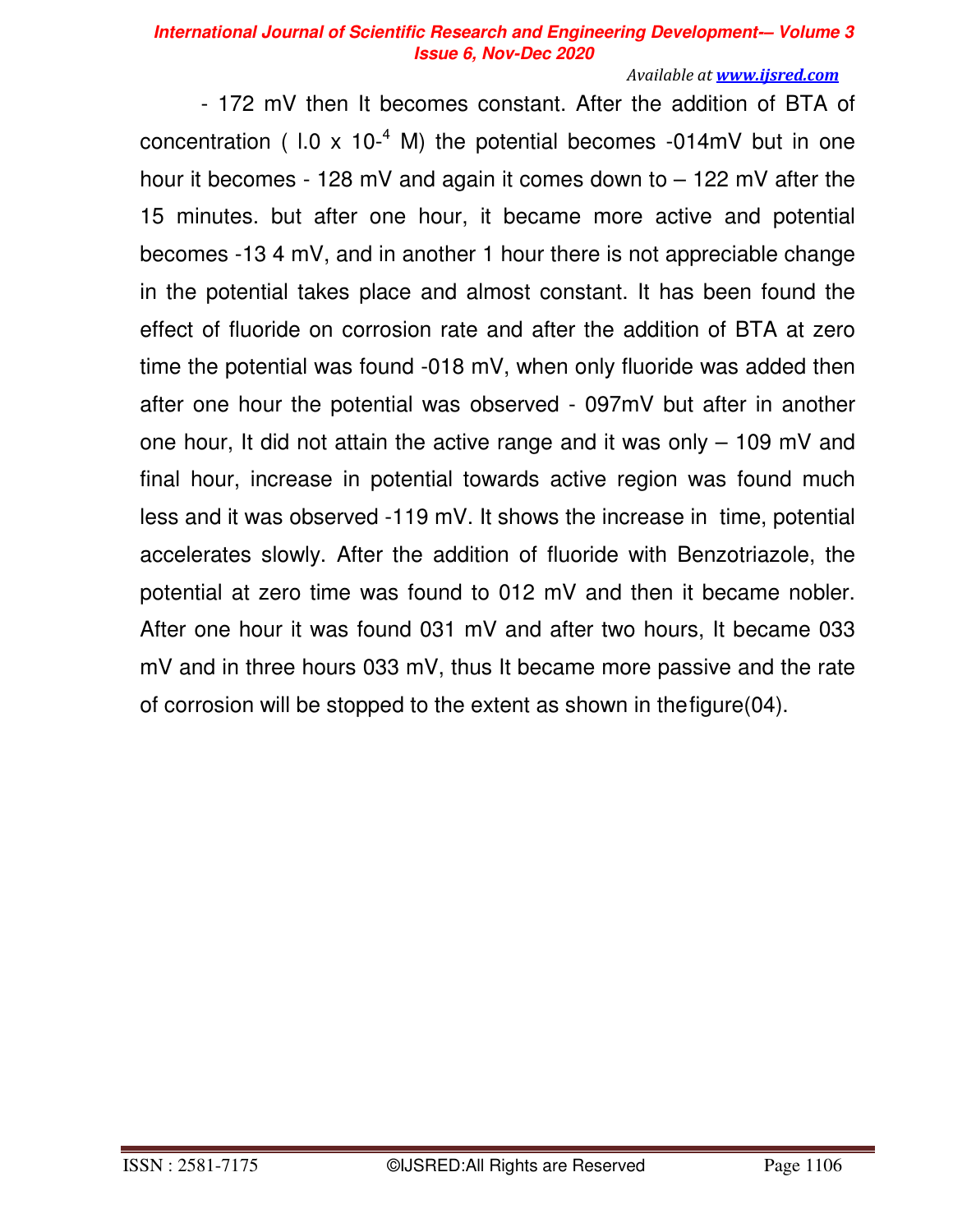*Available at www.ijsred.com*

### Table -1

Result of Immersion test for mild steel in Sulphuric acid medium for

PH = 03 with different Concentration of BTA

Period of Immersion – 18 Hrs, Temperature – Room Temperature

| Inhibitor  | concentration of BTA | Percentage of Inhibition |
|------------|----------------------|--------------------------|
|            | Zero                 | <b>Nil</b>               |
|            | $0.1x10-3$ (M)       | 59.010                   |
|            | $0.2x10^{-3}$ (M)    | 82.100                   |
| <b>BTA</b> | $1.0x10^{-3}$ (M)    | 90.500                   |
|            | $2.0x10^{-3}$ (M)    | 83.200                   |
|            | $3.0x10^{-3}$ (M)    | 77.090                   |
|            | $4.0x10^{-3}$ (M)    | 73.000                   |

# Table -2

Result of Immersion test for mild steel in Sulphuric acid medium for

PH = 03 with different Concentration of BTA

Period of Immersion – 18 Hrs, Temperature – Room Temperature

| Concentration of Solution in PH | Rate of Corrosion in mpy |
|---------------------------------|--------------------------|
| 3.0                             | 7.780                    |
| 3.5                             | 5.330                    |
| 4.0                             | 5.120                    |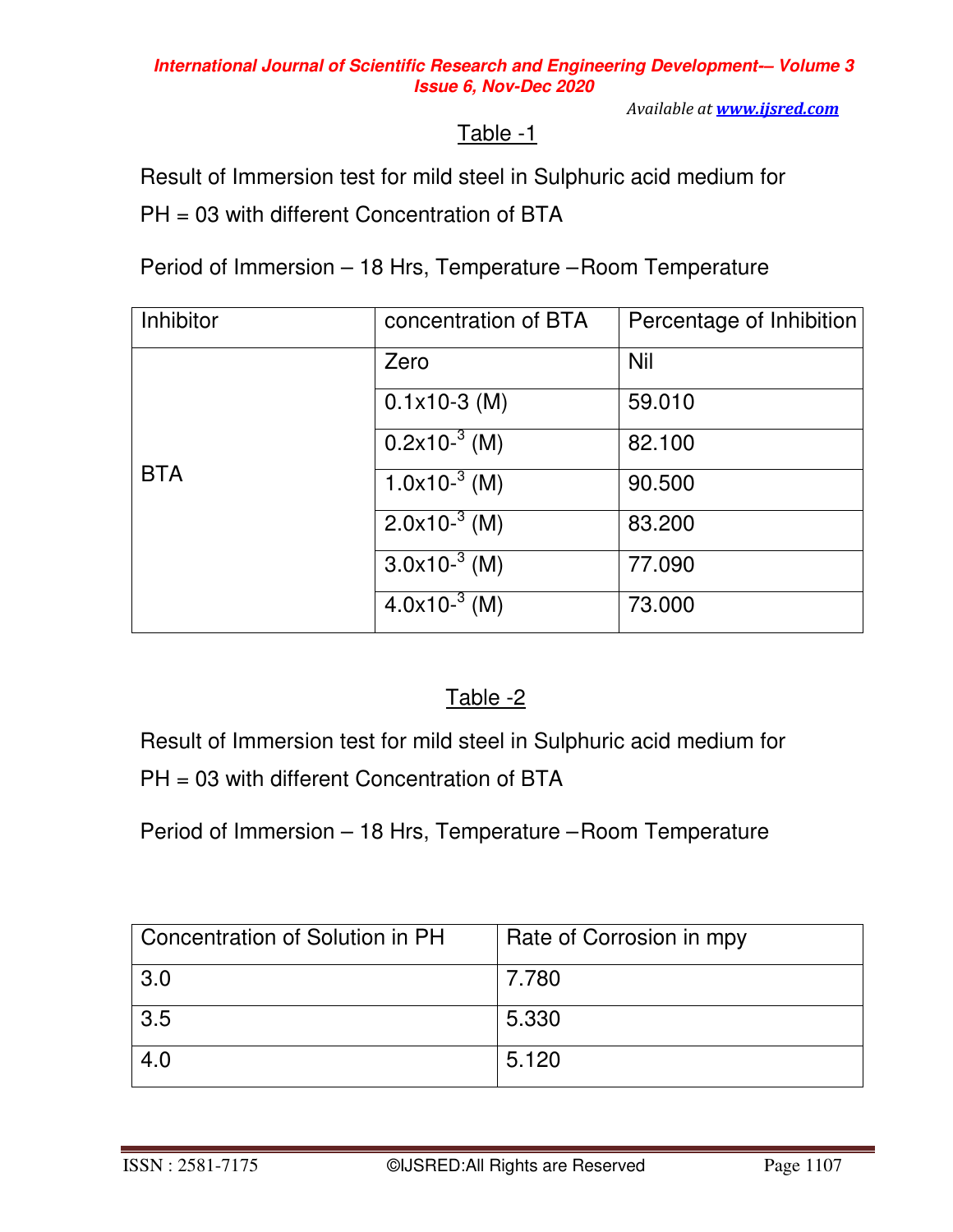*Available at www.ijsred.com*

### Table -3

Result of Immersion test for mild steel in Sulphuric acid medium (PH

= 3.0) at temperature 30 $^{\rm 0}$ , 40 $^{\rm 0}$ , 50 $^{\rm 0}$  and 60 $^{\rm 0}$ c

Period of Immersion = 3Hrs,

| Temperatur     | Rate of corrosion |       | Log corrosion Energy of activation |
|----------------|-------------------|-------|------------------------------------|
| e              | (mpy)             | rate  | in                                 |
|                |                   |       | Kcal per mole                      |
| $30^0$ c       | 9.726             | 0.980 |                                    |
| $40^0$ c       | 18.583            | 1.270 | 5.740                              |
| $50^0$ c       | 31.550            | 1.490 |                                    |
| $60^{\circ}$ c | 13.840            | 1.140 |                                    |

### Table -4

Result of Immersion test for mild steel in Sulphuric acid medium inhibition by 1.0x10<sup>-3</sup> M BTA and Sulphuric acid Solution of PH = 3.0

Period of Immersion = 3Hrs,

| Temperatur     | Rate of corrosion |            | Log corrosion Energy of activation |
|----------------|-------------------|------------|------------------------------------|
| e              | (mpy)             | rate (mpy) | Kcal per mole                      |
| $30^0$ c       | 4.10              | 0.612      |                                    |
| $40^{\circ}$ c | 6.20              | 0.792      | 10.225                             |
| $50^0$ c       | 7.40              | 0.900      |                                    |
| $60^{\circ}$ c | 0.31              | $-0.500$   |                                    |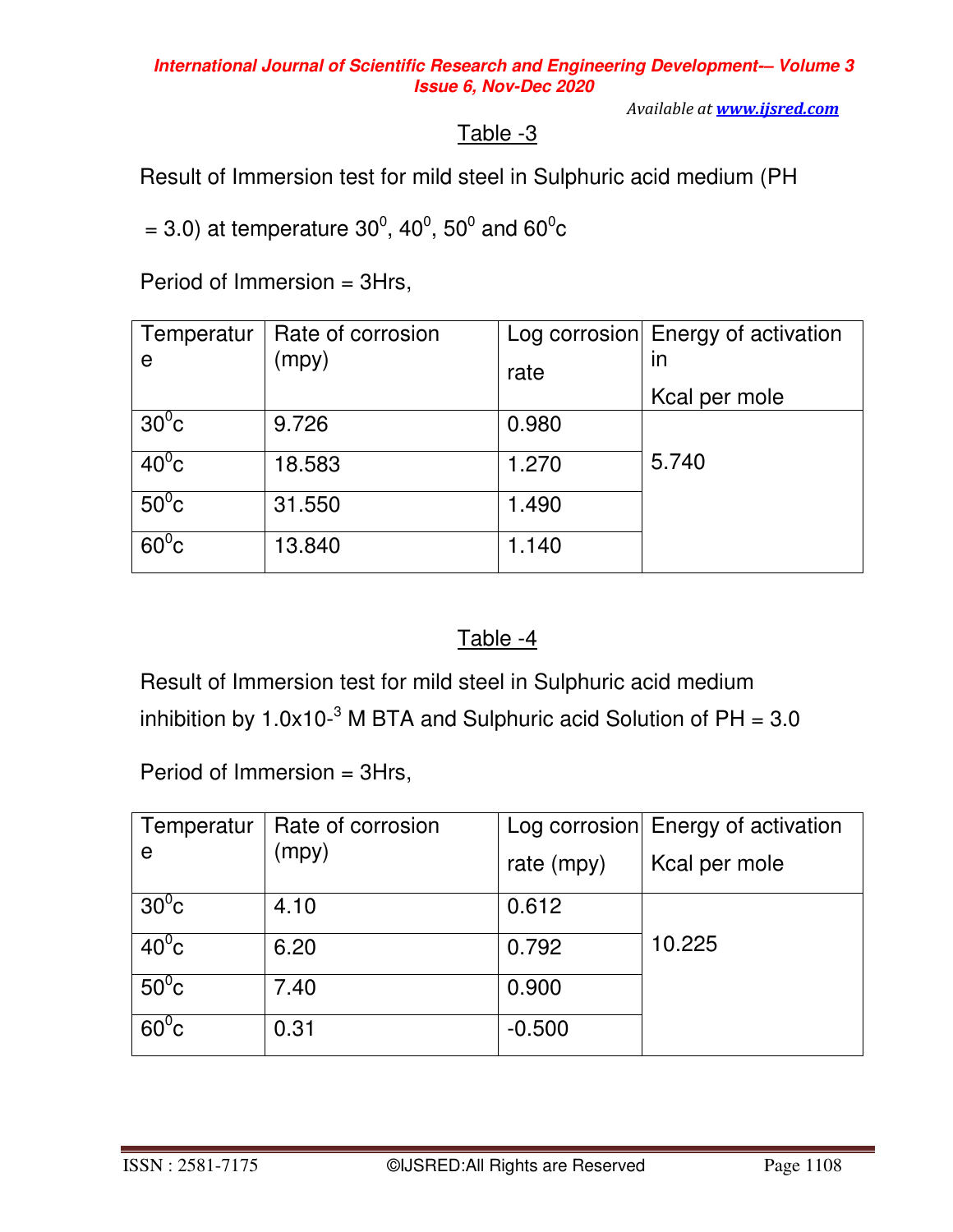# Table -5

Result of Immersion test for mild steel in Sulphuric acid, solution of PH = 3.0 in the presence of Fluoride ions.

Period of Immersion = 18 Hrs, At Room Temperature

| concentration of BTA | Percentage of Inhibition |
|----------------------|--------------------------|
| $1.0x10^{-2}$ (M)    | 1.890                    |
| $3.0x10^{-2}$ (M)    | 2.490                    |
| $5.0x10^{-2}$ (M)    | 5.000                    |
| $7.0x10^{-2}$ (M)    | 2.290                    |
| $9.0x10^{-2}$ (M)    | 1.869                    |

### Table -6

Result of Immersion test for mild steel in Sulphuric acid medium for

PH = 3.0 and F<sup>-</sup> ions of concentration  $3.0 \times 10^{-2}$  M

Period of Immersion = 3Hrs,

| Temperatur     | Rate of corrosion |            | Log corrosion Energy of activation |
|----------------|-------------------|------------|------------------------------------|
| e              | (mpy)             | rate (mpy) | in                                 |
|                |                   |            | Kcal per mole                      |
| $30^0$ c       | 16.311            | 1.213      |                                    |
| $40^{\circ}$ c | 17.501            | 1.246      | 9.213                              |
| $50^{\circ}$ c | 12.341            | 0.098      |                                    |
| $60^{\circ}$ c | 21.001            | 1.323      |                                    |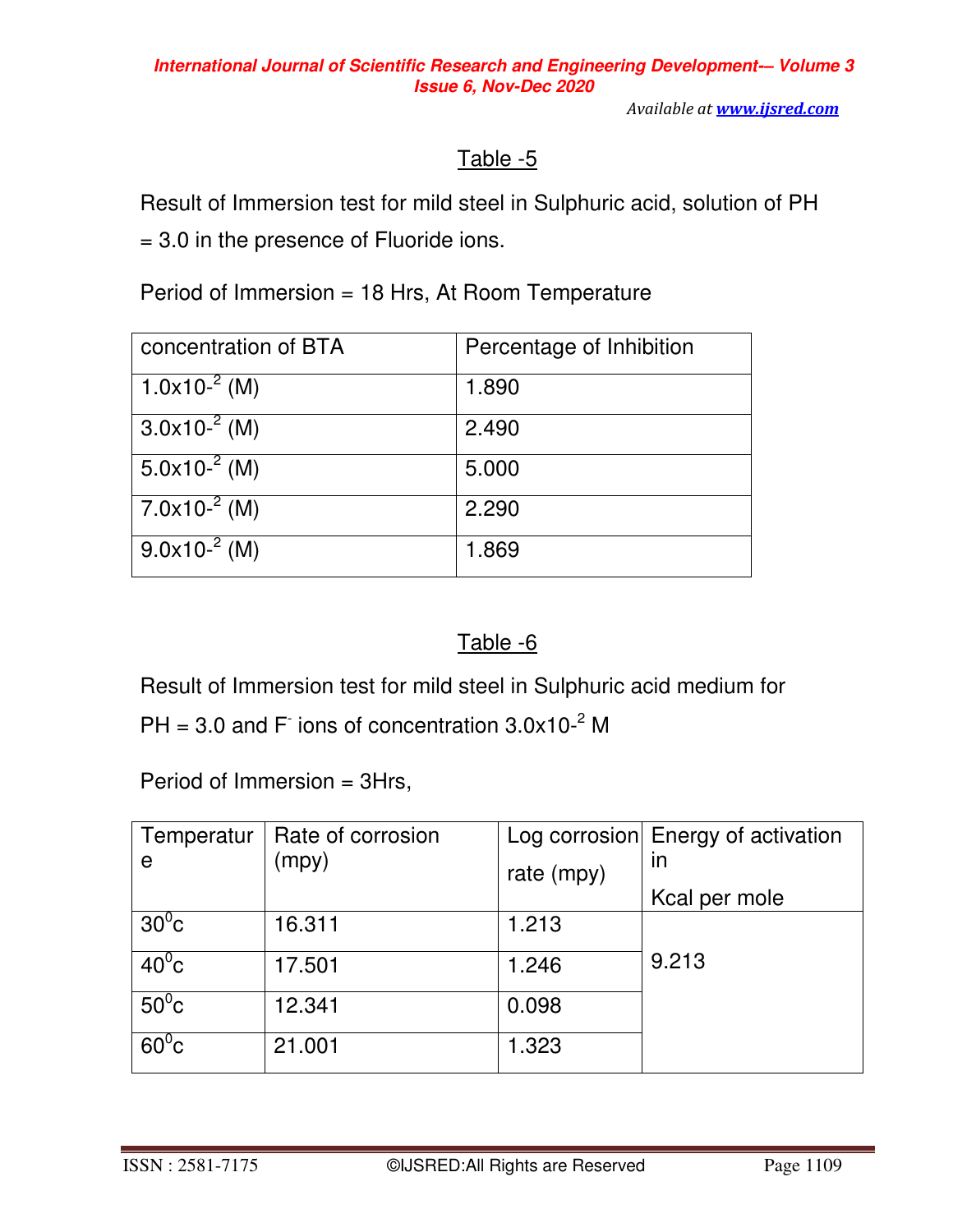# Table -7

Result of Immersion test for mild steel in Sulphuric acid medium for

PH = 3.0 and F<sup>-</sup> ions of concentration  $5.0 \times 10^{-2}$  M

Period of Immersion =3Hrs,

| Temperatur     | Rate of corrosion |            | Log corrosion Energy of activation |
|----------------|-------------------|------------|------------------------------------|
| e              | (mpy)             | rate (mpy) | in                                 |
|                |                   |            | Kcal per mole                      |
| $30^0$ c       | 10.860            | 1.036      |                                    |
| $40^{\circ}$ c | 13.470            | 1.130      | 16.590                             |
|                |                   |            |                                    |
| $50^0$ c       | 12.041            | 1.079      |                                    |
| $60^{\circ}$ c | 23.580            | 1.373      |                                    |
|                |                   |            |                                    |

### Table -8

Result of Immersion test for mild steel in Sulphuric acid medium for PH = 3.0 and Fluoride ions of concentration  $7x10^{-2}$  M

Period of Immersion = 3Hrs,

| Temperatur     | Rate of corrosion |            | Log corrosion Energy of activation |
|----------------|-------------------|------------|------------------------------------|
| e              | (mpy)             | rate (mpy) | in                                 |
|                |                   |            | Kcal per mole                      |
| $30^0$ c       | 13.100            | 1.116      |                                    |
| $40^{\circ}$ c | 17.220            | 1.234      | 25.340                             |
| $50^0$ c       | 15.350            | 1.186      |                                    |
| $60^{\circ}$ c | 19.090            | 1.281      |                                    |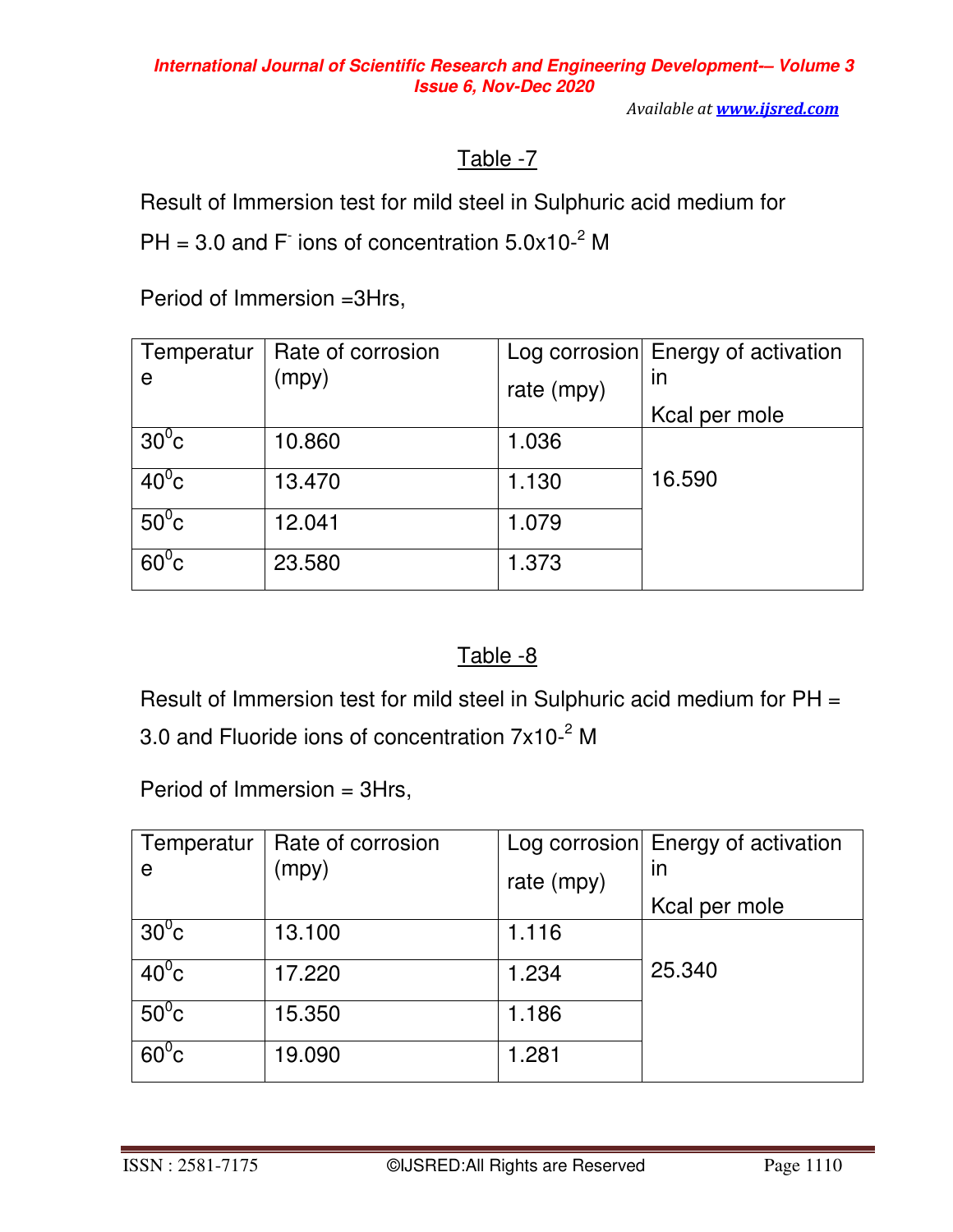# Table -9

Test of Immersion for mild steel in Sulphuric acid medium for PH = 3.0 with a definite concentration of BTA and different concentration of Fluoride

Period of Immersion = 18 Hrs, At Room Temperature

| concentration of BTA | concentration of        | Percentage of Inhibition |
|----------------------|-------------------------|--------------------------|
|                      | Fluoride ions (M)       |                          |
|                      |                         |                          |
| $0.1x10^{-3}$ (M)    | $1.0x10-3$              | 93.00                    |
|                      | $3.0x10^{-3}$           | 72.090                   |
|                      | $5.0x10^{-3}$           | 70.100                   |
|                      | 7.0x10 $-$ <sup>3</sup> | 40.030                   |
|                      | $9.0x10^{-3}$           | 37.040                   |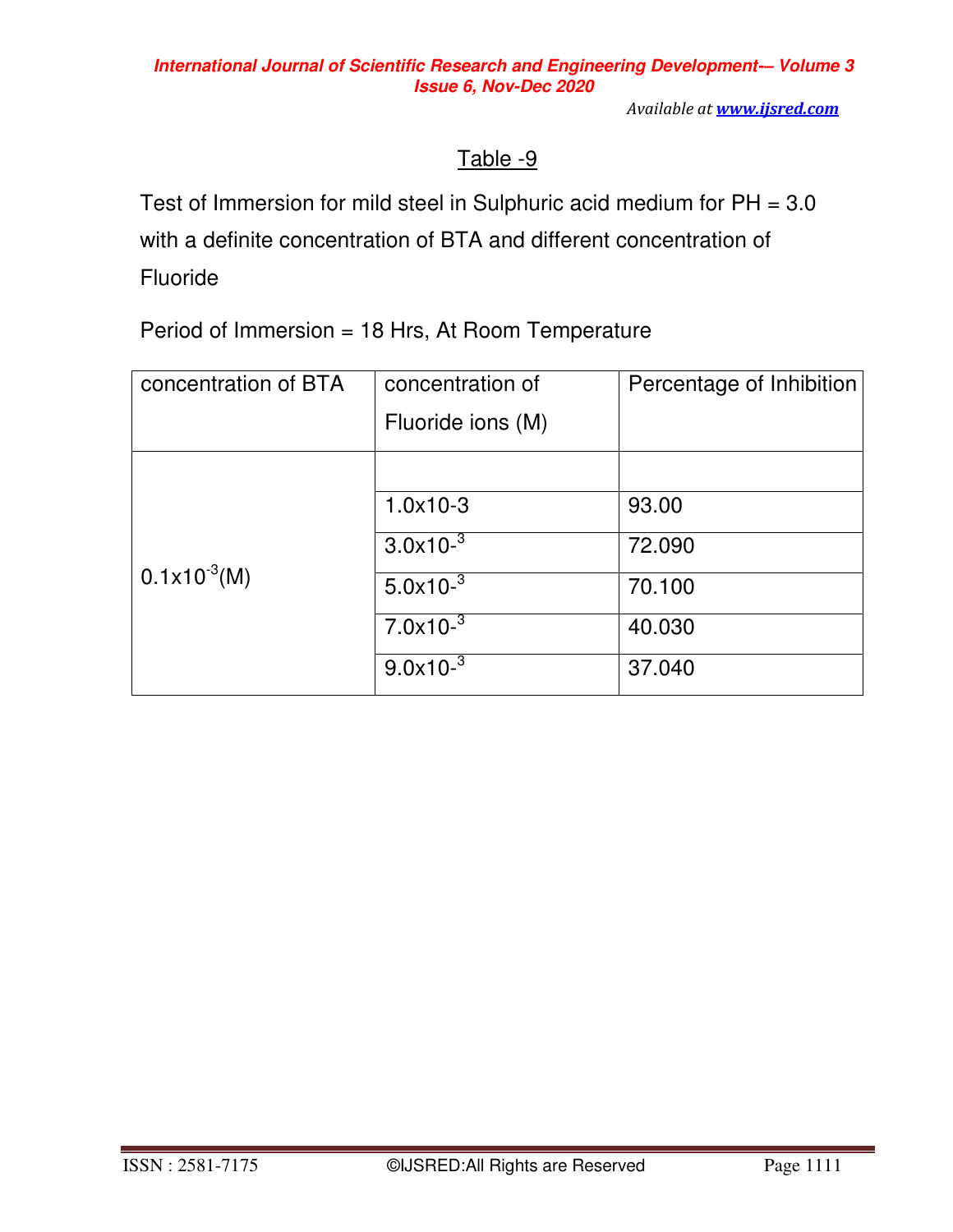

r \/¿, \. \$ OE P E H6E NC E 0 F PE RCE N TAGE INNI BI TI0 N WI TH C0I4 C ENT RA TION OF B T A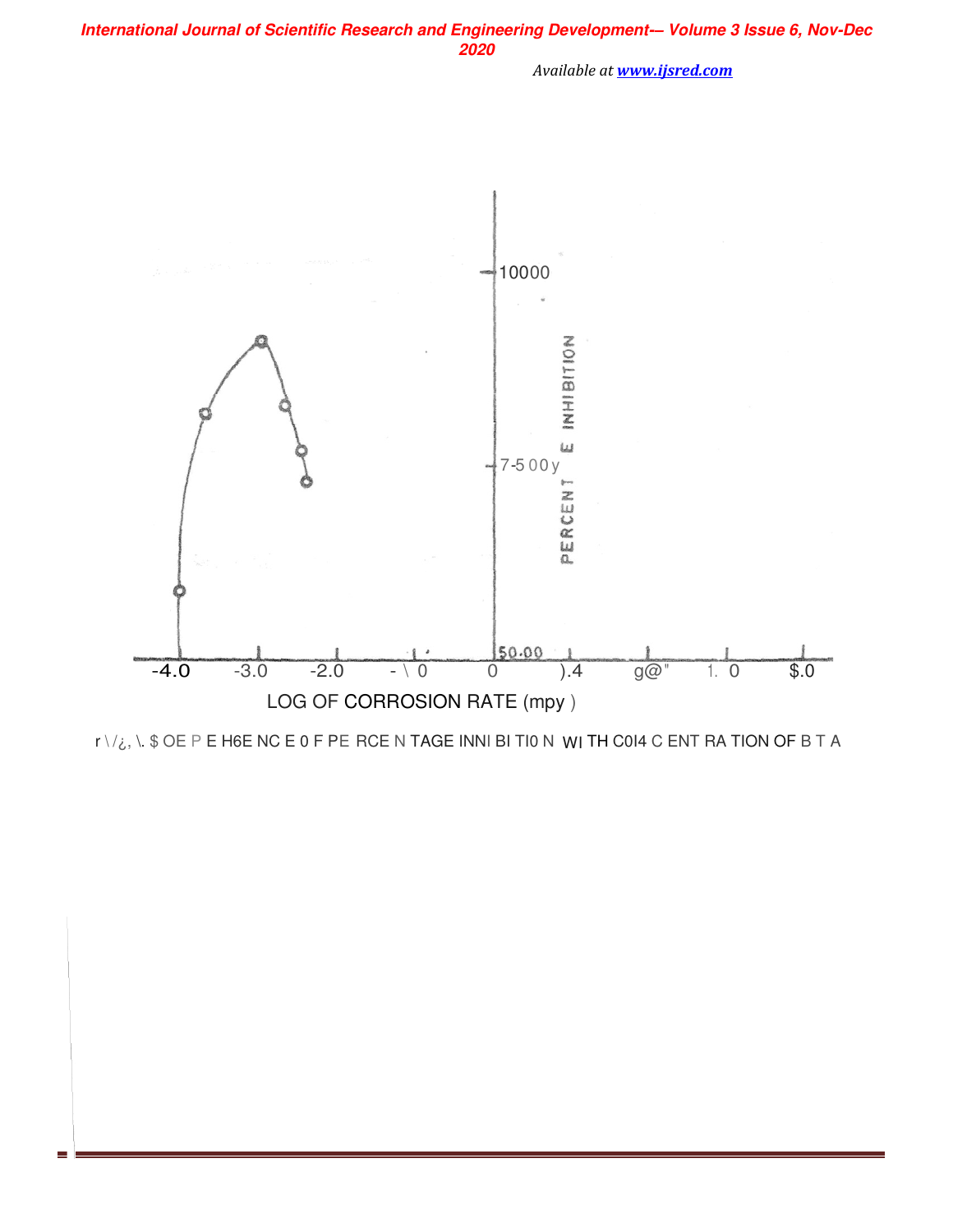



of PAW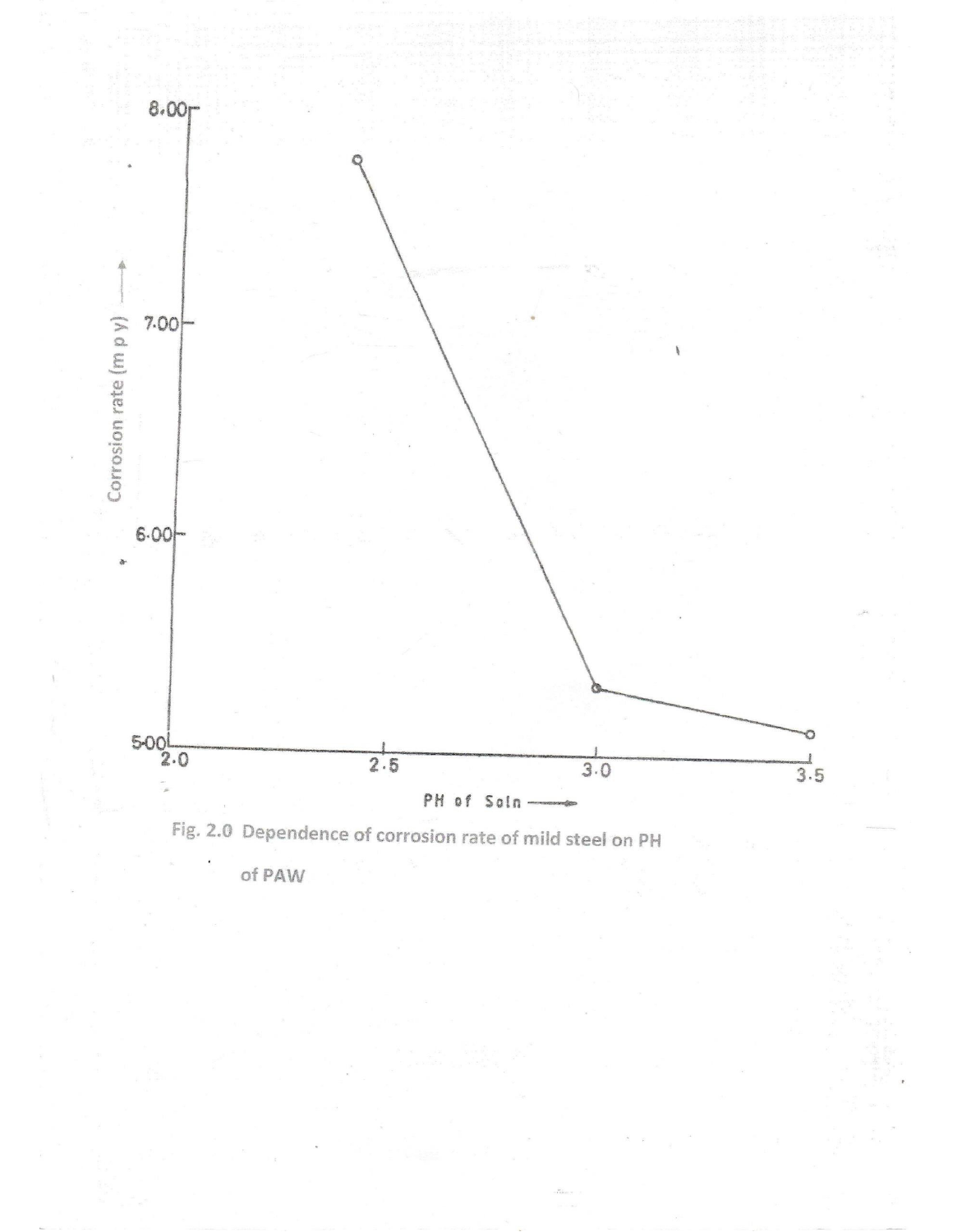



Plot of tog corrosion rate vs. 1yt in presence of concentration of Florida differenl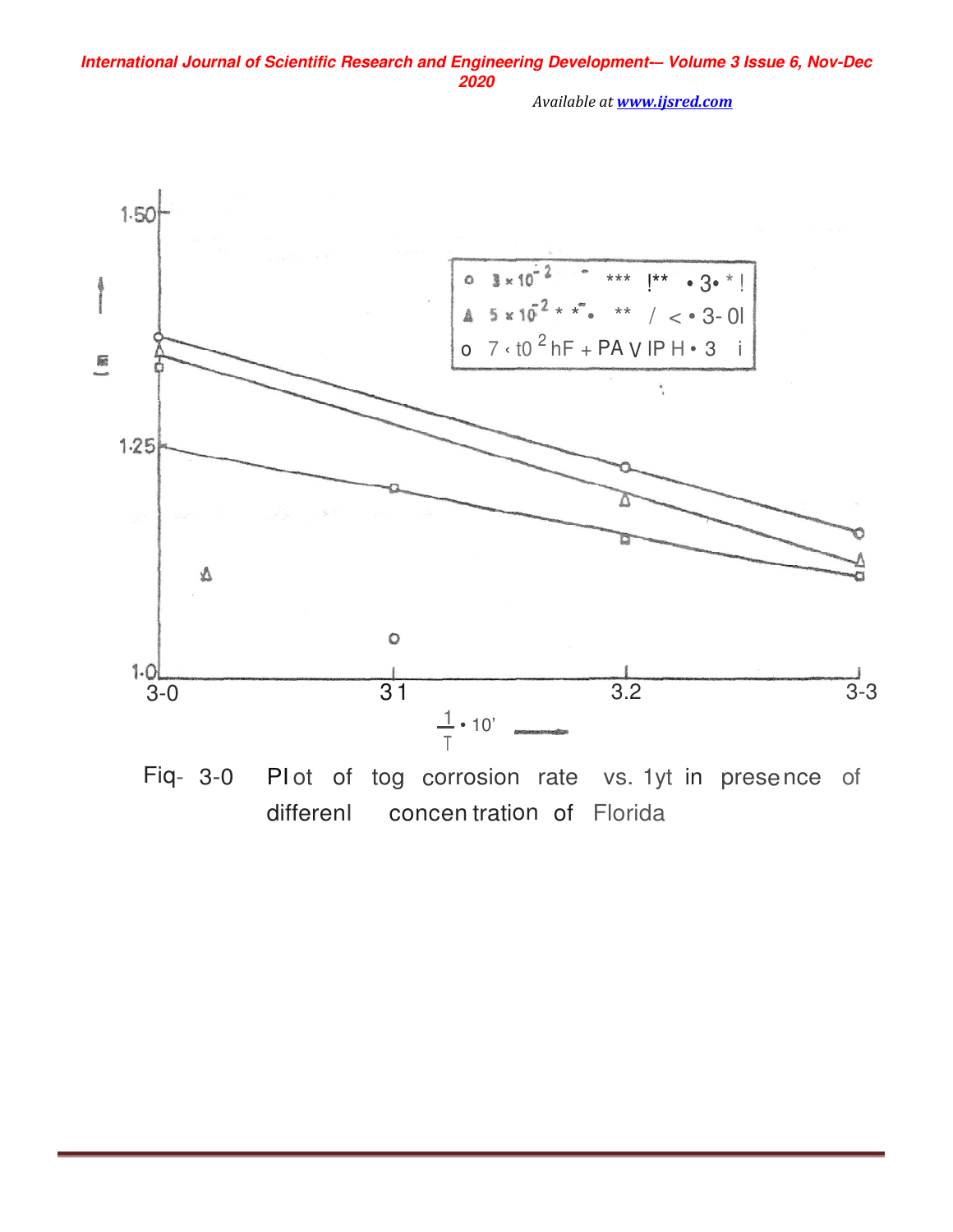

Available at **www.ijsred.com** 

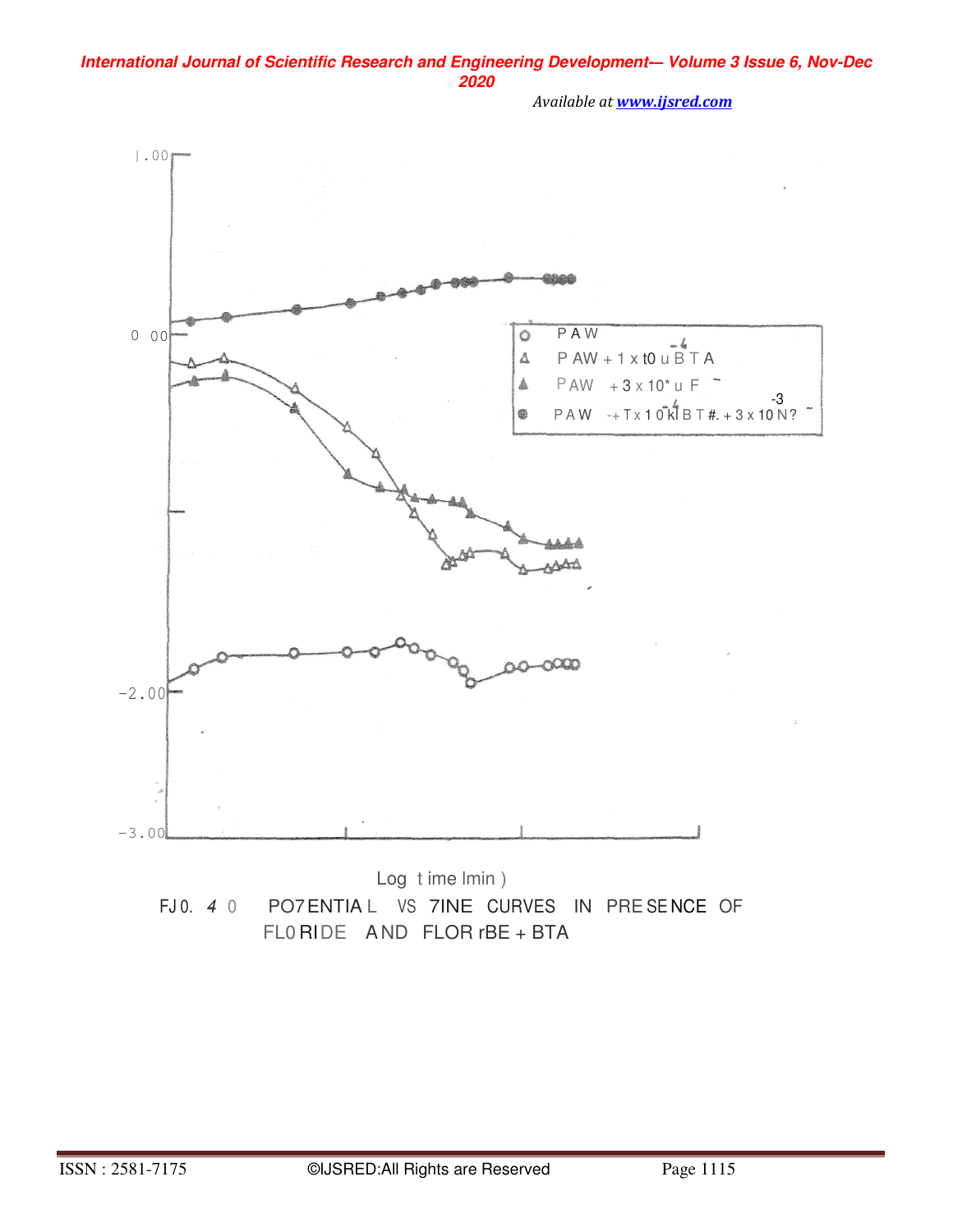*Available at www.ijsred.com*

### **Reference :-**

- 1. NACE Glossaory of corrosion terms., mat. Pro., 4, No. 1, 79-80 (1965) Jan.
- 2. Schmitt, G. ; Application of inhibitor for acid media, Br. corros. J., 19 (4), 174 (1984).
- 3. Jr. Riggs, O.L. ; and Hurd, R.M. ; corrosion, 18 (7), 25t-269t (1962)
- 4. Hammer, N.F. ; Scope and importance of inhibitor technology, corrosion Inhibitors, NACF, Houston, Texas, 2 (1973).
- 5. calcott and whetzel ; Trans Am. Inst. chem. Engg ; 1, 35 (1953).
- 6. Gardner, G; Inhibitors in Acid system corrosion Inhibitor, NACE, Houston Texas, 156 (1973).
- 7. Raj Narayan ; An introduction to metallic corrosion and its prevention, oxford & IBH publishing co, 17-19(1983)
- 8. F. Bentias. M. Lehnini and M.I. Lagenee corrosion science 47, 2913-2915 (2005)
- 9. Ubling , H.H; corrosion control, 97 (1971)
- 10. Kruger, j. ; use of ellipsometry in the study of corrosion, corrosion, 22,88 (1966)
- 11. Moser, B. and Farqubar, G.B; Use of differential capacitance measurements to predict the inhibitive behavior of organic nitrogen compounds corrosion, 23, 349 (1967)
- 12. Foley, R.T. ; Role of chloride ion in iron corrosion, corrosion 26, 58-70 (1970) February.
- 13. Anderson, D.L., Floyd, D.E; JS Electro chem.. soc. , 104, 56 (1957).
- 14. Ross, T.P. ; Pittsburg International conference on surface reaction, 127 (1948).